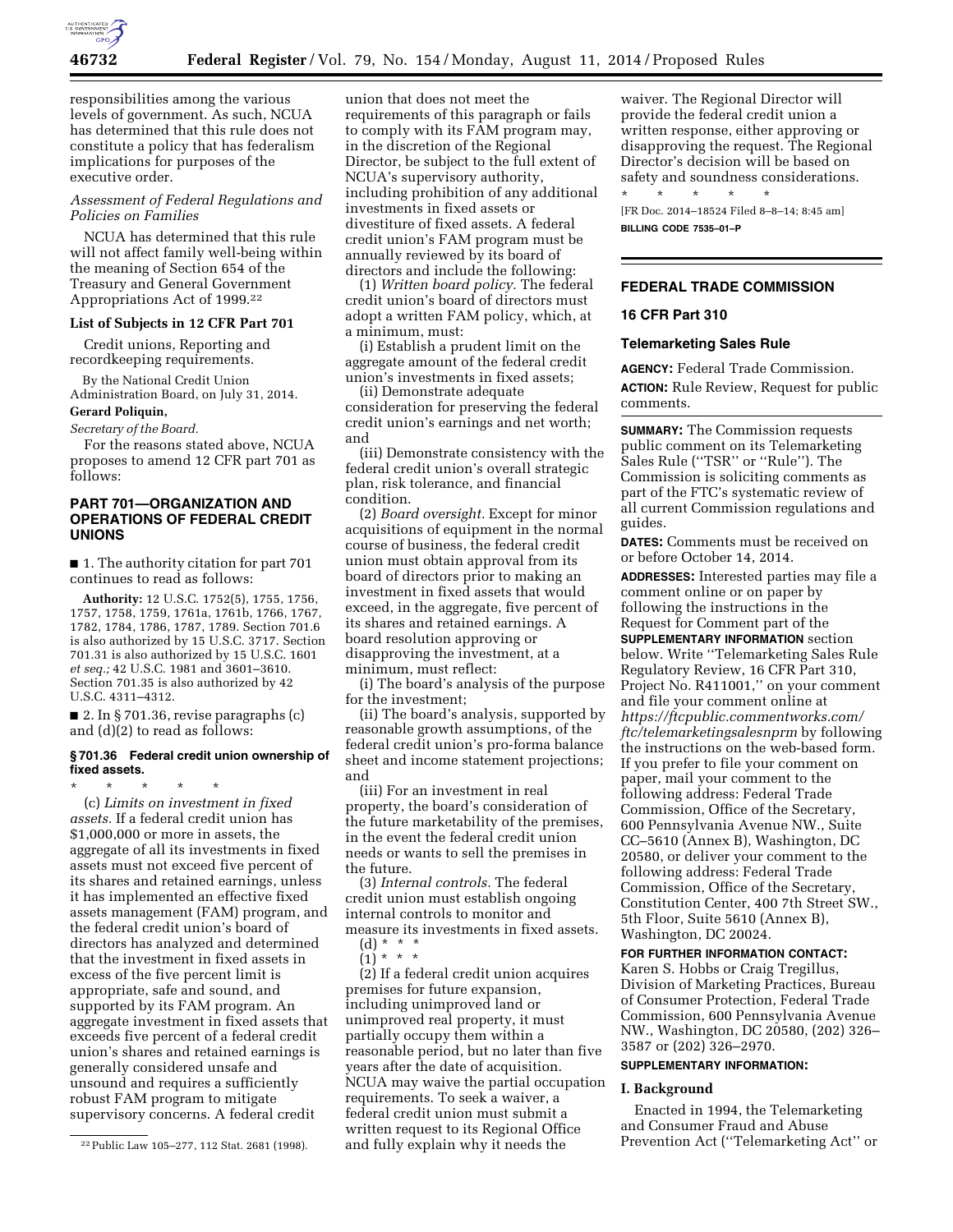"Act")<sup>1</sup> targets deceptive and abusive telemarketing practices.2 The Act specifically directed the Commission to issue a rule defining and prohibiting deceptive and abusive telemarketing acts or practices.3 In addition, the Act mandated that the rule address some specified practices, which the Act designated as ''abusive.'' 4 The Act also authorized state attorneys general or other appropriate state officials, as well as private persons who meet its jurisdictional requirements, to bring civil actions in federal district court.5

### *A. Telemarketing Sales Rule*

Pursuant to the Act's directive, the Commission promulgated the original TSR in 1995 and subsequently amended it in 2003 and again in 2008 and 2010 to add, among other things, provisions establishing the National Do Not Call Registry and addressing debt relief offers and prerecorded messages.6 The TSR applies to ''telemarketing,'' defined to mean ''a plan, program, or campaign which is conducted to induce the purchase of goods or services or a charitable contribution, by use of one or more telephones and which involves more than one interstate telephone call.'' 7 The Telemarketing Act, however, in authorizing the issuance of the TSR, limited the jurisdiction of the Commission to its jurisdiction under Section 5 of the Federal Trade Commission Act (''FTC Act''). As a result, some entities and activities fall

2Other statutes enacted by Congress to address telemarketing fraud during the early 1990's include the Telephone Consumer Protection Act of 1991 (''TCPA''), 47 U.S.C. 227 *et seq.,* which restricts the use of automated dialers, bans the sending of unsolicited commercial facsimile transmissions, and directs the Federal Communications Commission (''FCC'') to explore ways to protect residential telephone subscribers' privacy rights; and the Senior Citizens Against Marketing Scams Act of 1994, 18 U.S.C. 2325 *et seq.,* which provides for enhanced prison sentences for certain telemarketing-related crimes.

- 4 15 U.S.C. 6102(a)(3).
- 5 15 U.S.C. 6103, 6104.

6TSR and Statement of Basis and Purpose and Final Rule (''*TSR Final Rule''*), 60 FR 43842 (Aug. 23, 1995); Amended TSR and Statement of Basis and Purpose (''*TSR Amended Rule''*), 68 FR 4580 (Jan. 29, 2003); Amended TSR and Statement of Basis and Purpose (''*TSR Amended Rule 2008''*), 73 FR 51164 (Aug. 29, 2008); Amended TSR and Statement of Basis and Purpose (''*TSR Amended Rule 2010''*), 75 FR 48459 (Aug. 10, 2010).

7 16 CFR 310.2(dd) (adopting the definition used by the Telemarketing Act, 15 U.S.C. 6106(4)). The TSR excludes from the definition of telemarketing the solicitation of catalog sales that make specified disclosures in the catalog.

outside the scope of the TSR.<sup>8</sup> In addition, the Rule wholly or partially exempts several types of calls from its coverage. For example, the Rule generally exempts inbound calls placed by consumers in response to direct mail or general media advertising,<sup>9</sup> businessto-business calls,10 and other situations.<sup>11</sup>

The TSR is designed to protect consumers in a number of ways. First, the Rule requires telemarketers to make certain disclosures and prohibits material misrepresentations to consumers.12 Second, the TSR sets forth mechanisms to protect consumers from unauthorized charges or debits to their financial account, such as the requirement that telemarketers obtain the consumer's ''express informed consent'' for a charge to be billed to a particular account before billing or

 $916$  CFR 310.6(b)(5)–(6). The general exemption does not apply to certain limited situations. For example, the TSR covers calls initiated by a customer in response to a general advertisement relating to investment opportunities. *See id.* 

10 16 CFR 310.6(b)(7) (exempting ''[t]elephone calls between a telemarketer and any business, except calls to induce the retail sale of non-durable office or cleaning supplies''). The exemption, however, is limited to instances in which a telemarketer solicits a business regarding purchases on behalf of the business. Telemarketers and sellers are not exempted from the requirements of the TSR when they solicit consumers at their place of employment. *FTC* v. *Publishers Bus. Servs., Inc.,*  821 F. Supp. 2d 1205, 1220–21 (D. Nev. 2010)(granting summary judgment on FTC's TSR claims against defendant that placed telephone calls to businesses to sell magazine subscriptions to consumers employed at that business).

11 16 CFR 310.6 lists the exemptions from the TSR.

<sup>12</sup>The TSR requires that telemarketers soliciting sales of goods or services promptly disclose several key pieces of information in an outbound telephone call or an internal or external upsell: (1) The identity of the seller; (2) the fact that the purpose of the call is to sell goods or services; (3) the nature of the goods or services being offered; and (4) in the case of prize promotions, that no purchase or payment is necessary to win. 16 CFR 310.4(d); *see also* 16 CFR 310.2(ee) (defining ''upselling''). Telemarketers also must disclose in any telephone sales call the cost of the goods or services and certain other material information. 16 CFR 310.3(a)(1). In addition, the TSR prohibits misrepresentations about, among other things, the cost and quantity of the offered goods or services. 16 CFR 310.3(a) $(2)$ . It also prohibits making false or misleading statements to induce any person to pay for goods or services or to induce charitable contributions. 16 CFR 310.3(a)(4).

collecting payment.13 Third, the Rule prohibits telemarketers and sellers from requesting or receiving advance payments for certain products and services. In particular, telemarketers and sellers may not charge advance fees for credit repair services; 14 recovery services; 15 loans or other extension of credit; 16 or debt relief services.17 Fourth, the Rule prohibits credit card laundering 18 and more broadly, assisting and facilitating sellers or telemarketers engaged in violating the TSR.19 Fifth, the TSR, with narrow exceptions, prohibits telemarketers from calling consumers whose numbers are on the National Do Not Call Registry or who have specifically requested not to receive calls from a particular entity.20 Finally, the TSR requires that telemarketers transmit to consumers' telephones accurate Caller ID information21 and places restrictions on calls made using predictive dialers 22 and those delivering prerecorded messages.23

# *B. TSR Rule Review*

The Commission routinely reviews all of its rules and guides periodically to examine their efficacy, costs, and benefits, and to determine whether to retain, modify, or rescind them. The Commission does so in two ways. First, since 1992, the FTC has conducted a regular, systematic review of all its rules and guides on a rotating basis. Last year, the Commission announced its intention to seek public comment on

[In] recovery room scams . . . a deceptive telemarketer calls a consumer who has lost money, or who has failed to win a promised prize, in a previous scam. The recovery room telemarketer falsely promises to recover the lost money, or obtain the promised prize, in exchange for a fee paid in advance. After the fee is paid, the promised services are never provided. In fact, the consumer may never hear from the telemarketer again.

*TSR Final Rule,* 60 FR at 43854.

16 16 CFR 310.4(a)(4) (focusing on loans that the telemarketer or seller represents to be guaranteed or highly likely to materialize); *see also TSR Amended Rule,* 68 FR at 4614 (finding that credit repair services, recovery services, and loans and other extension of credit services were ''fundamentally bogus'').

17 16 CFR 310.4(a)(5)(*i*); *see also TSR Amended Rule 2010,* 75 FR at 48458 (adopting TSR amendments to curb deceptive and abusive practices in the telemarketing of debt relief services).

- 18 16 CFR 310.3(c).
- 19 16 CFR 310.3(b).
- 20 16 CFR 310.4(b)(iii).
- 21 16 CFR 310.4(a)(8).
- $^{22}$  16 CFR 310.4(b)(1)(iv) (a call abandonment safe harbor is found at 16 CFR 310.4(b)(4)).
	- 23 16 CFR 310.4(b)(1)(v).

<sup>1</sup> 15 U.S.C. 6101–6108. Subsequently, the USA PATRIOT Act, Public Law 107–56, 115 Stat. 272 (Oct. 26, 2001), expanded the Telemarketing Act's definition of ''telemarketing'' to encompass calls soliciting charitable contributions, donations, or gifts of money or any other thing of value.

<sup>3</sup> 15 U.S.C. 6102(a).

<sup>8</sup>*See* 15 U.S.C. 44, 45(a)(2) (which excludes from the Commission's jurisdiction several types of entities, including bona fide nonprofits, bank entities (including, among others, banks, thrifts, and federally chartered credit unions), and activities of common carriers. In addition, activities related to the business of insurance are outside the FTC's jurisdiction pursuant to the McCarran-Ferguson Act of 1945. 15 U.S.C. 1011–1015. However, the FCC's rules, established pursuant to the TCPA, 47 U.S.C. 227, include similar ''do not call'' protections. 47 CFR 64.1200 *et seq.* The TCPA does not similarly limit FCC jurisdiction, but expressly excludes taxexempt nonprofits from some requirements. 47 U.S.C.  $227(a)(4)(C)$ .

<sup>13</sup> 16 CFR 310.4(a)(7); 16 CFR 310.3(a)(3). 14 16 CFR 310.4(a)(2).

 $^{\rm 15}$  16 CFR 310.4(a)(3). As the Commission has previously explained,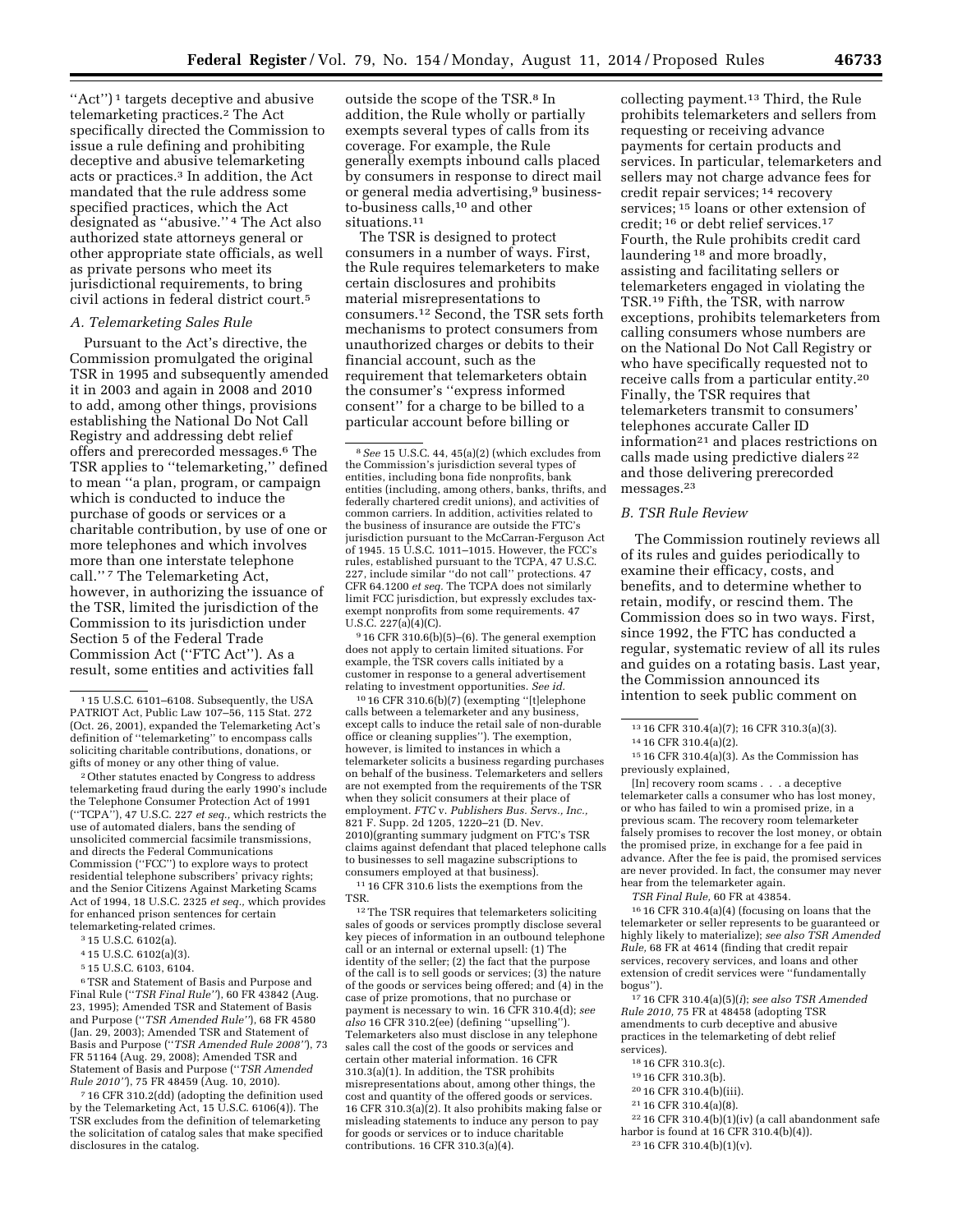several rules, including the TSR.24 This notice commences the Commission's periodic review of the TSR.25

Second, the Commission may itself identify changes in the marketplace and other issues that warrant a proposal to amend the Rule. For example, in 2008 26 and 2010,27 the Commission finalized amendments related to prerecorded calls and debt settlement services. In 2013, the Commission published a Notice of Proposed Rulemaking (''TSR Anti-Fraud NPRM''*)* seeking public comment on proposed amendments aimed at curbing the abuse of certain payment methods in telemarketing and clarifying provisions of the Rule.28 The TSR Anti-Fraud NPRM is proceeding concurrently with this rule review.

1. General Areas of Interest for FTC Review

As part of its review, the Commission is seeking comment on a number of general issues, as outlined in the questions posed in Section II below, including the continuing need for the TSR and its economic impact, the effect of the Rule on deception in telemarketing, and the interaction of the Rule with other regulations. The Commission believes that this review is important to determine whether the TSR continues to serve a useful purpose, and if so, how it could or should be improved.

2. Specific Areas of Interest for FTC Review

The Commission occasionally receives informal input regarding the

26*See generally 2008 TSR Amendments,* 73 FR 51164 (addressing the use of prerecorded messages). 27*See generally 2010 TSR Amendments,* 75 FR

48459 (prohibiting the collection of advanced fees for debt relief services).

28Notice of Proposed Rulemaking (''*TSR Anti-Fraud NPRM''*), 78 FR 41200 (July 9, 2013). The proposed amendments would (1) bar sellers and telemarketers from accepting remotely created checks, remotely created payment orders, cash-tocash money transfers, and cash reload mechanisms as payment in inbound or outbound telemarketing transactions; (2) expand the scope of the advance fee ban on ''recovery'' services, now limited to recovery of losses in prior telemarketing transactions, to include recovery of losses in any previous transaction; and (3) clarify other TSR provisions. The Commission has not yet completed the rulemaking process or issued any further notice regarding these proposed amendments. The public comments are posted on the FTC's Web site at *[http://www.ftc.gov/os/comments/tsrantifraudnprm/](http://www.ftc.gov/os/comments/tsrantifraudnprm/index.shtm) [index.shtm.](http://www.ftc.gov/os/comments/tsrantifraudnprm/index.shtm)* 

efficacy of the Rule and requests for clarification about the Rule's application. In addition, the Commission recognizes there may have been changes in the marketplace and legal landscape since the rule review that culminated in the 2003 amendments and since the 2008 and 2010 amendments. Some of the questions included in this notice, therefore, address specific issues. By including a summary of some of these changes and related issues, the Commission intends to facilitate comment, and the inclusion or exclusion of any issue is not an indication of the Commission's intent to make any specific modifications to the Rule.

a. Preacquired Account Information

Preacquired account information is any information that enables a seller or telemarketer to cause a charge to be placed against a consumer's account without obtaining the account number directly from the consumer.<sup>29</sup> Consumers who provide their financial account information to a seller to complete a purchase during a telemarketing call can be surprised to find that a different seller has charged their account for additional purchases arising from the same call or a subsequent call.

Since the Commission amended the TSR in 2003 to address the use of preacquired account information in telemarketing,30 significant changes in the legal landscape have occurred, namely, the passage of the Restore Online Shoppers Confidence Act (''ROSCA''), 15 U.S.C. 8401 (2010), and the promulgation of certain credit card operating rules as discussed below. In 2009, the Senate Committee on Commerce, Science, and Transportation (''Senate Commerce Committee'') launched an investigation into the use of ''data pass,'' an online marketing practice involving preacquired account information.31 Data pass usually

30Among other things, the 2003 amendments added provisions to section 310.4(a) to protect consumers from unauthorized charges resulting from the use of preacquired account information. Section 310.4(a) $(6)$  makes it illegal to traffic in unencrypted consumer account numbers. Section 310.4(a)(7)(i) requires telemarketers using preacquired account information in combination with so-called free trial offers to obtain additional evidence of a consumer's express informed consent to be charged. This evidence includes an audio recording of the entire telemarketing call and the receipt (from the consumer) of the last four digits of the account to be charged.

31*Aggressive Sales Tactics on the Internet and Their Impact on American Consumers, Hearing Before the S. Comm. on Commerce, Sci. & Transp.,*  111th Cong. (2009), *available at [http://](http://www.gpo.gov/fdsys/pkg/CHRG-111shrg54917/pdf/CHRG-111shrg54917.pdf)*

involves a consumer shopping at a familiar online Web site. At the retailer's checkout, after the consumer already has entered his credit card information, a third-party marketer displays an offer for a discount or reward that the consumer accepts. Many consumers do not know the offer is from a third-party seller or that there are any fees or costs associated with the offer. These consumers end up with unexpected monthly membership fees or other recurring charges because, unbeknownst to the consumer, the first retailer has passed the consumer's credit card information to the third-party seller. Frequently, consumers do not realize they have been charged until unfamiliar transactions appear on a monthly statement.

Ultimately, Congress found that ''[t]he use of a 'data pass' process defied consumers' expectations that they could only be charged for a good or a service if they submitted their billing information, including their complete credit or debit card numbers.'' 32 To curb the abusive use of preacquired account information in the online context, Congress enacted ROSCA, which prohibits an ''initial merchant'' from disclosing a consumer's billing information to any ''post-transaction third-party seller'' for the purpose of charging the consumer's account.33 Under ROSCA, a third-party seller must obtain the consumer's full account information directly from the consumer.

The operating rules of the three major credit card associations are consistent with ROSCA. They prohibit the disclosure, exchange, or use of preacquired credit card account information by and among their merchants.34 Visa, MasterCard, and

32 15 U.S.C. 8401(7).

33 *Id.* The definition of ''initial merchant'' includes a subsidiary or corporate affiliate of the initial merchant.

<sup>24</sup>Notice of Intent To Request Public Comments, 78 FR 30798 (May 23, 2013).

<sup>25</sup>As required by the Telemarketing Act, 15 U.S.C. 6108, the Commission initiated a review of the Rule on November 24, 1999, which culminated in the TSR amendments adopted in 2003 that created the National Do Not Call Registry. See generally TSR Amended Rule, 68 FR 4580; *see also*  Notice of Proposed Rulemaking (''2002 NPRM''), 67 FR 4492 (Jan. 30, 2002).

<sup>29</sup> 16 CFR 310.2(x).

*[www.gpo.gov/fdsys/pkg/CHRG-111shrg54917/pdf/](http://www.gpo.gov/fdsys/pkg/CHRG-111shrg54917/pdf/CHRG-111shrg54917.pdf) [CHRG-111shrg54917.pdf;](http://www.gpo.gov/fdsys/pkg/CHRG-111shrg54917/pdf/CHRG-111shrg54917.pdf)* Office of Oversight & Investigations Majority Staff, S. Comm. on Commerce, Sci. & Transp., 111th Cong., Supplemental Report on Aggressive Sales Tactics on the Internet, 17–18 (Comm. Print 2010), *available at [http://www.commerce.senate.gov/](http://www.commerce.senate.gov/public/?a=Files.Serve&File_id=439184c5-0965-4bb9-aa98-4a114b00a42e) [public/?a=Files.Serve&File](http://www.commerce.senate.gov/public/?a=Files.Serve&File_id=439184c5-0965-4bb9-aa98-4a114b00a42e)*\_*id=439184c5-0965- [4bb9-aa98-4a114b00a42e;](http://www.commerce.senate.gov/public/?a=Files.Serve&File_id=439184c5-0965-4bb9-aa98-4a114b00a42e)* Office of Oversight & Investigations Majority Staff, S. Comm. on Commerce, Sci. & Transp., 111th Cong., Aggressive Sales Tactics on the Internet and Their Impact on American Consumers (Comm. Print 2009), *available at [http://www.commerce.senate.gov/public/](http://www.commerce.senate.gov/public/?a=Files.Serve&File_id=c7b50606-8e74-4cbb-b608-87ab8b949d9a) ?a=Files.Serve&File*\_*[id=c7b50606-8e74-4cbb-b608-](http://www.commerce.senate.gov/public/?a=Files.Serve&File_id=c7b50606-8e74-4cbb-b608-87ab8b949d9a) [87ab8b949d9a.](http://www.commerce.senate.gov/public/?a=Files.Serve&File_id=c7b50606-8e74-4cbb-b608-87ab8b949d9a)* 

<sup>34</sup>*See, e.g.,* Visa International Operating Regulations, Chapter 8: Risk Management—Account and Transaction Information Security, *Cardholder and Transaction Information Disclosure Prohibitions (Updated)* p. 715 (Apr. 13, 2013), *available at [http://usa.visa.com/download/](http://usa.visa.com/download/merchants/visa-international-operating-regulations-main.pdf) [merchants/visa-international-operating-regulations](http://usa.visa.com/download/merchants/visa-international-operating-regulations-main.pdf)[main.pdf;](http://usa.visa.com/download/merchants/visa-international-operating-regulations-main.pdf)* MasterCard Rules, *Rule 5.13 Sale or*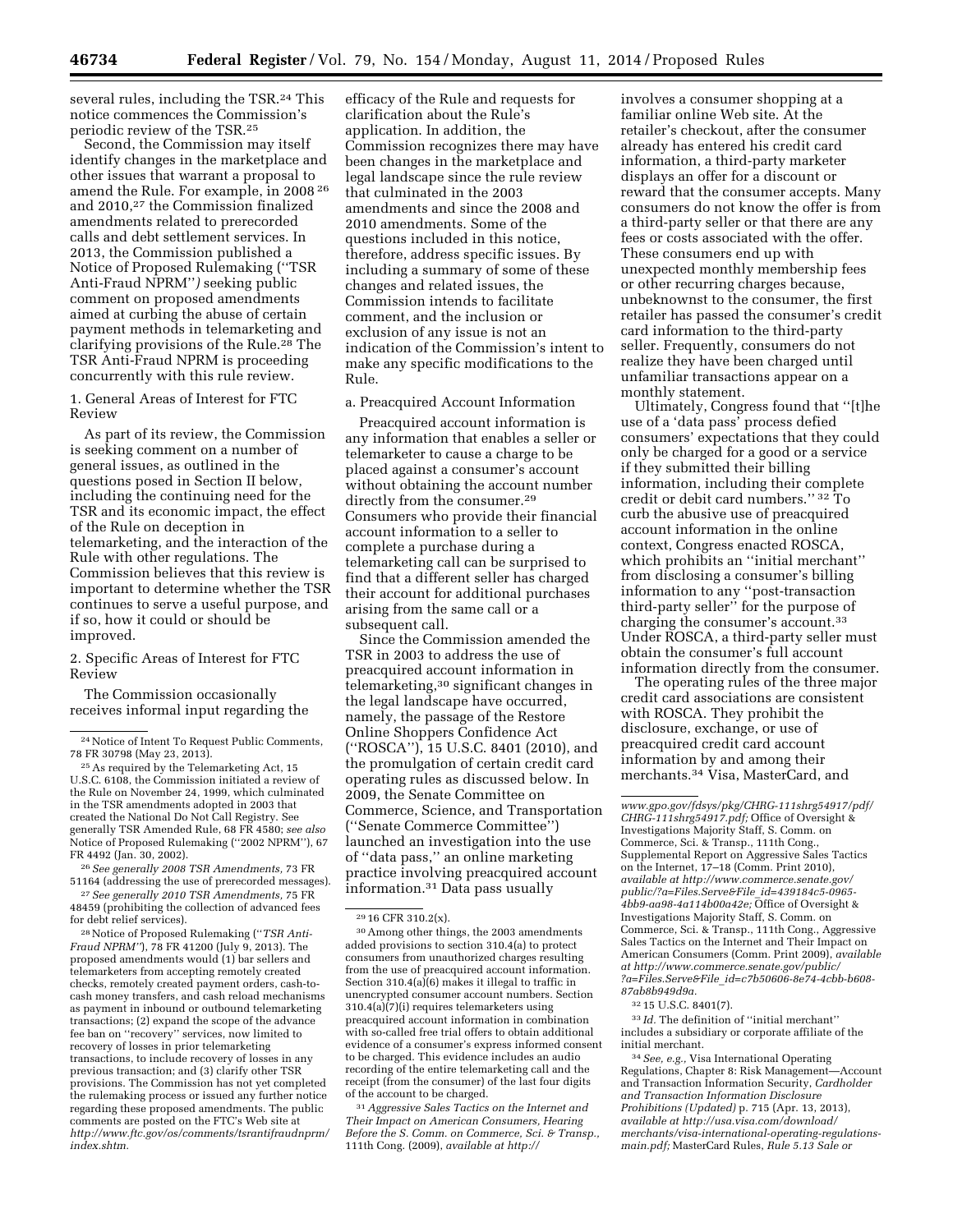American Express operating rules forbid merchants from disclosing cardholder account information to third parties other than to facilitate the processing of sales transactions or as required by law.35

In contrast, the existing TSR expressly permits the use of preacquired account information by and among third parties, with certain restrictions.36 The Commission invites public comment as to what effect, if any, these industry and regulatory changes should have on the TSR.

#### b. Negative Option Marketing

Negative option marketing refers to an offer or agreement to sell goods or services ''under which the consumer's silence or failure to take an affirmative action to reject the goods or services or to cancel the agreement within a specified period of time is interpreted by the seller as acceptance of the offer.'' 37 In 2003, the Commission amended the TSR to require telemarketers and sellers to disclose the specific terms and conditions of such offers and to make truthful disclosures of all aspects of a negative option feature.38 In addition, section 310.4(a)(7)(i) was added to protect consumers from unauthorized charges resulting when telemarketers use preacquired account information in combination with free-trial offers.39

35*See, e.g.,* Visa Business News, Risk Management Compliance, *Merchants May Not Share Cardholder Account Information with Third Parties* (Apr. 21, 2010) (''These new rules clarify that merchants forming marketing and/or referral arrangements with other merchants may not transfer cardholder information to their referral partners to complete subsequent transactions with the Visa cardholder. Alternatively, any subsequent transactions related to these marketing arrangements must be subjected to a separate and distinct check out process. This separate check out process must require the cardholder to provide an account number so there is clear recognition that a sales transaction will occur.'').

- 36*See supra* note 28.
- 37 16 CFR 310.2(u).
- 38 16 CFR 310.3(a)(1)(vii) and 310.3(a)(2)(ix).

39 *2003 TSR Amendments,* 68 FR at 4658. Section 310.4(a)(6)(i) (now 310.4(a)(7)(i)) provides that, in telemarketing transactions involving a free-to-pay conversion and preacquired account information, evidence of a consumer's express informed consent to be charged must include an audio recording of the entire telemarketing call and the telemarketer must obtain from the consumer the last four digits of the account to be charged.

Since then, the marketplace and legal landscape have evolved.

For example, at the time the Commission adopted these protections for consumers, staff found ''no evidence on the record indicating that these [negative option] products or services [were] telemarketed through general media advertisements.'' 40 Today, telemarketers and sellers must abide by section 310.4(b) of the TSR, which generally prohibits outbound calls to telephone numbers registered on the national Do Not Call list,<sup>41</sup> restricts abandoned calls,<sup>42</sup> and bans the use of most prerecorded messages.43 In the wake of these restrictions, telemarketers now use a variety of general media to solicit inbound calls from consumers to purchase a variety of goods and services,<sup>44</sup> including those involving a negative option or free-trial.45

40 *2003 TSR Amendments,* 68 FR at 4658. The ''general media'' exemption itself dates back to the original Rule issued in 1995. The exceptions to the general media exemption reflect the Commission's law enforcement experience with deceptive telemarketers' use of mass media to advertise ''certain goods or services that have routinely been touted by fraudulent sellers using general media advertising to generate inbound calls.'' *Id.* As a result, inbound calls in response to general media advertisements for investment or business opportunities, advance fee loans, credit card protection services, credit repair services, recovery services and (since 2010) debt relief services are subject to the Rule.

- 41 16 CFR 310.4(b)(1)(iii).
- 42 16 CFR 310.4(b)(1)(iv).
- 43 16 CFR 310.4(b)(1)(v).

44 Data from the Commission's third Consumer Fraud Survey (''Third Fraud Survey'') issued in 2013, a decade after the implementation of the Do Not Call provisions of the TSR, suggest that more than half of all frauds are now mass-marketed via radio, television, newspapers, magazines, and additional kinds of general media advertising other than direct mail, including internet Web pages and email. Keith B. Anderson, *Consumer Fraud in the United States: The Third FTC Survey* (April 2013), *available at [http://www.ftc.gov/reports/consumer](http://www.ftc.gov/reports/consumer-fraud-united-states-2011-third-ftc-survey)[fraud-united-states-2011-third-ftc-survey.](http://www.ftc.gov/reports/consumer-fraud-united-states-2011-third-ftc-survey)* For example, the Third Fraud Survey showed that in 59.3 percent of fraud incidents, victims initially learned about the fraudulent offer through such general media advertising. *Id.* at 37–39.

45*See, e.g., FTC* v. *FTN Promotions, Inc.,* Civ. No. 8:07–1279 (M.D. Fla. Jan. 13, 2014) (\$14.75 million contempt judgment against defendants for violating a 2008 stipulated judgment by telemarketing a payday loan scam that provided only a negative option membership service); *FTC* v. *Ultralife Fitness, Inc.,* Civ. No. 2:08–07655 (C.D. Cal. Dec. 1, 2008) (Stip. Perm. Inj.) (defendants advertised free trial sale of weight loss dietary supplements via general media outlets, allegedly took consumers' credit or debit card information to cover shipping and handling, and then charged consumers' accounts for continuity programs without their consent); *FTC* v. *Hispanexo, Inc.,* Civ. No. 1:06–424 (E.D. Va. Apr. 18, 2006) (Stip. Perm. Inj.) (defendants allegedly used Spanish-language radio and television advertisements to lure consumers to pay \$9 shipping and handling charges for a 15-day trial of at-home instructional courses without disclosing that their credit card or bank accounts automatically would be charged three additional payments of \$86.99 at the conclusion of the trial

Furthermore, Congress, in enacting ROSCA, also highlighted the risk of deception when online merchants use data pass in combination with offers involving a ''negative option feature.'' ROSCA requires online marketers to clearly and conspicuously disclose all material terms of any offer involving a negative option feature before obtaining the consumer's billing information; obtain a consumer's express informed consent to be charged for such goods or services; and provide a simple mechanism for a consumer to stop recurring charges resulting from the transaction.46 ROSCA incorporates the TSR's definition of ''negative option feature'' and generally mirrors the Rule's provisions requiring pre-sale disclosures of material terms of a negative option offer 47 and prohibiting material misrepresentations of any material aspect of a negative option feature.48 The Commission invites public comment as to what impact, if any, these marketplace changes should have on the TSR.

#### c. Recordkeeping

The recordkeeping requirements in section 310.5 of the TSR do not include a requirement that sellers and telemarketers retain any record of the telemarketing calls they have placed. Neither the original TSR nor the 2003 amendments considered such a requirement,49 evidently based on the reasonable assumption that records of telemarketing calls would be readily available from a seller's or telemarketer's telephone carrier. However, this assumption has been called into question.

Obtaining call records for a seller's or telemarketer's sales calls to consumers is necessary to enforce the prohibition against calls to numbers on the National Do Not Call Registry. That task has turned out to be inefficient, difficult and time-consuming because it often requires multiple requests to different telecommunications service providers that do not always produce the most useful records. Moreover, when a telecommunications provider is located outside the U.S., enforcement is even more problematic.

The Commission recognizes that the simple solution to these enforcement obstacles—requiring sellers and

- period); *see also FTC* v. *Berkeley Premium Nutraceuticals, Inc.,* Civ. No. 1:06–00051 (S.D. Ohio July 22, 2009) (Stip. Perm. Inj.).
- 
- 46 15 U.S.C. 8403.
- 47 16 CFR 310.3(a)(1)(vii).
- 48 16 CFR 310.3(2)(ix).
- 49Statement of Basis & Purpose, 60 FR 43842, 43857 (Aug. 23, 1995); Statement of Basis & Purpose, 68 FR 4580, 4653 (Jan. 29, 2003).

*Exchange of Information,* p. 5–19 (June 14, 2013), *available at [http://www.mastercard.com/us/](http://www.mastercard.com/us/merchant/pdf/BM-Entire_Manual_public.pdf) [merchant/pdf/BM-Entire](http://www.mastercard.com/us/merchant/pdf/BM-Entire_Manual_public.pdf)*\_*Manual*\_*public.pdf;* and American Express Merchant Reference Guide— U.S., *Rule 3.4—Treatment of American Express Cardmember Information,* p. 18 (Oct. 2013), *available at [https://www209.americanexpress.com/](https://www209.americanexpress.com/merchant/singlevoice/singlevoiceflash/USEng/pdffiles/MerchantPolicyPDFs/US_%20RefGuide.pdf) [merchant/singlevoice/singlevoiceflash/USEng/](https://www209.americanexpress.com/merchant/singlevoice/singlevoiceflash/USEng/pdffiles/MerchantPolicyPDFs/US_%20RefGuide.pdf) [pdffiles/MerchantPolicyPDFs/US](https://www209.americanexpress.com/merchant/singlevoice/singlevoiceflash/USEng/pdffiles/MerchantPolicyPDFs/US_%20RefGuide.pdf)*\_ *[%20RefGuide.pdf.](https://www209.americanexpress.com/merchant/singlevoice/singlevoiceflash/USEng/pdffiles/MerchantPolicyPDFs/US_%20RefGuide.pdf)*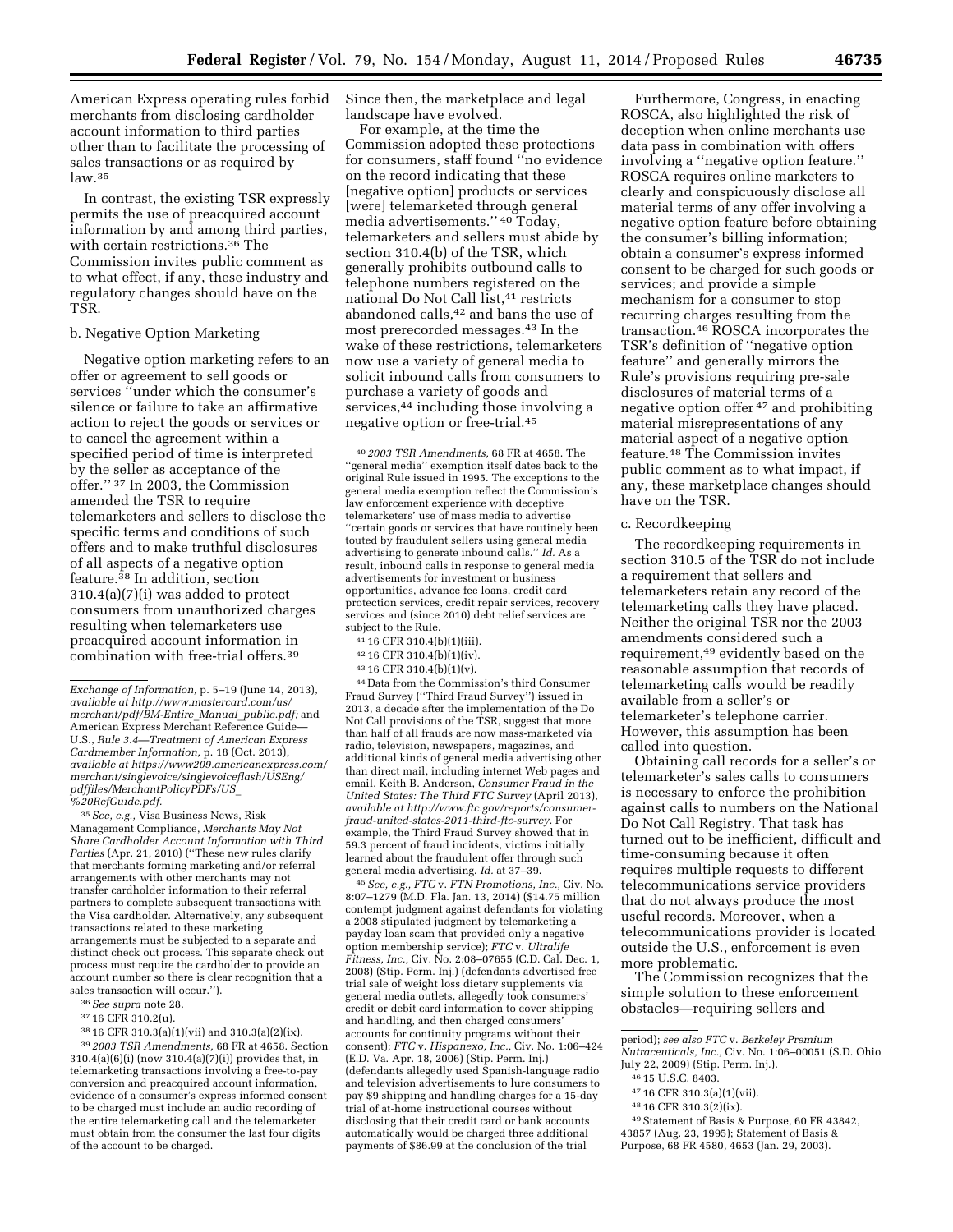telemarketers to retain their own call records—would likely create compliance costs and burdens, and therefore requests comments detailing the costs and burdens of such a requirement, as well as suggestions for feasible alternatives.

#### **II. Issues for Comment**

Without limiting the scope of issues on which it is seeking comment, the Commission is particularly interested in receiving comments on the questions that follow. These questions are intended only as examples of the issues relevant to the Commission's examination. Interested parties are invited to comment on any relevant issue, regardless of whether it is identified below. Where comments advocate changes to the Rule, please be specific in describing suggested changes and describe any potential costs and/or benefits such changes might have on industry and consumers. The Commission requests that responses to its questions include a reference to the question being answered, and cite to empirical data or other evidence wherever available and appropriate.

#### *A. General Questions for Comment*

1. Is there a continuing need for all parts of the Rule? Why or why not?

a. Have changes in technology, industry structure, or economic conditions affected the need for or effectiveness of any parts of the Rule?

b. Does the Rule include any provision that imposes costs not outweighed by benefits? If so, which ones?

c. Does the Rule include any provision that is no longer necessary? If so, which ones?

d. Does the Rule include any provision that fails to serve its intended purpose? If so, which ones?

e. Does the Rule include any provision imposing unnecessary costs and burdens on businesses, including small businesses?

f. What are the aggregate costs and benefits of the Rule?

g. Have the costs or benefits of the Rule dissipated over time?

2. What impact, if any, has the Rule had on consumers?

a. What significant benefits has the Rule provided to consumers? What evidence supports the asserted benefits?

b. What economic or other costs or burdens has the Rule imposed on consumers? What evidence supports the asserted costs or burdens?

c. What impact has the Rule had on the flow of truthful information to consumers? On the flow of deceptive information to consumers?

d. What impact has the Rule had on consumer privacy?

e. What changes, if any, should be made to the Rule to increase the benefits to consumers? How would these changes affect the compliance costs or burdens the Rule imposes on businesses, including small businesses?

3. What impact, if any, has the Rule had on entities that must comply with it?

a. What economic or other costs or burdens has the Rule imposed on the industry or individual sellers or telemarketers? What evidence supports the asserted costs or burdens?

b. How has the Rule benefitted the industry or individual sellers or telemarketers? What evidence supports the asserted benefits?

c. What changes, if any, should be made to the Rule to minimize any burden or cost imposed on the industry or individual businesses, including small businesses? How would these changes affect the benefits provided by the Rule to consumers or the industry?

d. What evidence is available concerning the degree of industry compliance with the Rule? Does this evidence indicate that the Rule should be modified? If so, why, and how? If not, why not?

4. What impact, if any, has the Rule had on sellers or telemarketers that are small businesses with respect to costs, profitability, and competitiveness? Have the costs or benefits of the Rule dissipated over time with respect to small business sellers or telemarketers?

5. Does the Rule overlap or conflict with other federal, state, or local laws or regulations? If so, how do they overlap or conflict? What evidence supports any such asserted overlap or conflict. If overlaps or conflicts exist, how do telemarketers address them? Should the Rule be modified to address these asserted overlaps or conflicts? If so, why, and how? If not, why not?

a. To what extent have private parties and state attorneys general brought actions under the TSR? Under state telemarketing statutes or regulations?

b. Are there any gaps where no federal, state, or local government law or regulation has addressed a particular abuse?

6. Are there regulatory alternatives to the Rule or any of its provisions that might reduce any adverse economic effect of the Rule, yet comply with the mandate of the Telemarketing Act to provide consumers with necessary protection from telemarketing deception and abuse?

# *B. Questions on Specific Issues*

# Abusive Acts or Practices

7. Section 310.4(a)(6) prohibits sellers and telemarketers from disclosing or receiving unencrypted consumer account numbers for use in telemarketing except for the purpose of processing a payment for goods or services or a charitable contribution.

a. Has this Rule provision been effective in preventing the use of preacquired account information for unauthorized billing of consumers' accounts? If so, why? If not, why not, and how has the prohibition been inadequate?

b. What changes, if any, should be made to this section? Explain. What are the costs and benefits of the change for consumers and for businesses, including small businesses?

c. Have the provisions of this section significantly increased the cost of doing business? If so, how? What changes could be made to the Rule to reduce the cost of these provisions for businesses, including small businesses, without negatively impacting consumers?

d. Should the Rule prohibit all transfers of account information from one seller or telemarketer to another in telemarketing transactions? Why or why not?

i. In what situations do sellers or telemarketers transfer encrypted account information from one seller or telemarketer to another? How would transactions that use such transferred data be affected if they were no longer permitted to transfer encrypted account information?

ii. Would there be benefits in prohibiting such transfers and thereby making the Rule more consistent with the credit card associations' rules prohibiting the exchange, transfer, or sale of cardholder account numbers?

iii. What would be the costs and benefits of a total prohibition on the transfer of account information for consumers and businesses, including small businesses?

e. Should sellers or telemarketers who obtain consumers' account information during a telemarketing transaction and wish to retain it for use in future transactions be required to obtain the consumer's consent? Is there any material difference between telemarketing sales and Internet sales that should prevent modification of the Rule expressly to require sellers and telemarketers to seek authorization to retain a customer's billing information for use in future transactions? If so, what is the difference and why should it prevent such a modification?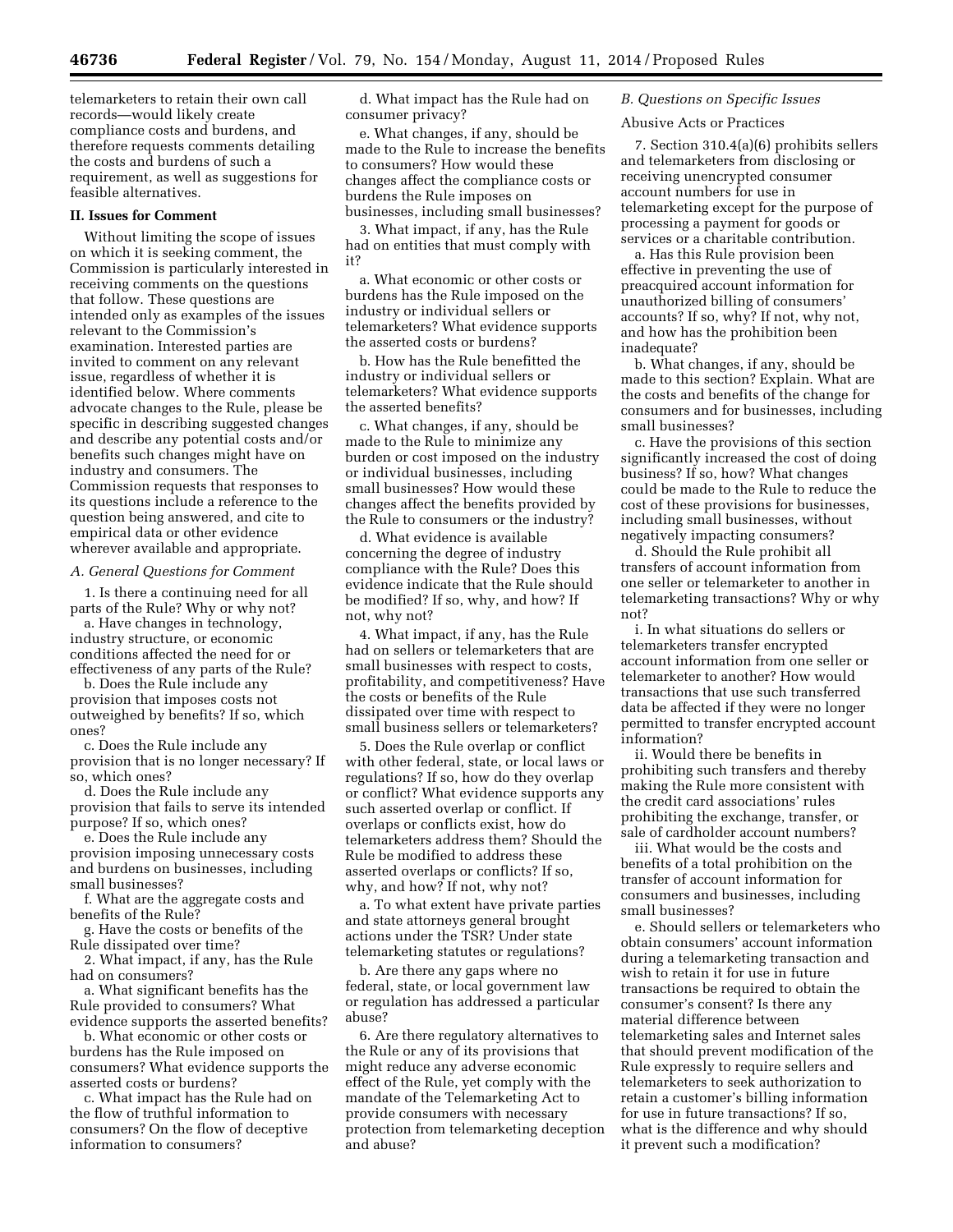i. Do sellers and telemarketers currently retain consumer account information that they obtain in telemarketing transactions? If so, do sellers and telemarketers obtain consumer permission before retaining the account numbers, and how is this permission obtained and in what circumstances is it sought? If not, what would be the costs of obtaining permission?

ii. What would be the benefits of requiring sellers and telemarketers to obtain consumer consent before retaining account information that they receive as part of a telemarketing transaction? What problems have arisen where sellers and telemarketers have retained consumers' account information without their permission?

iii. What evidence of the consumer's agreement, if any, should a seller or telemarketer be required to retain?

iv. Should a consumer have the right to change or revoke her permission for a seller or telemarketer to retain her billing information at any time?

v. Should any requirement for consumer consent to retain her billing information apply not only to outbound telemarketing calls, but also to:

1. All inbound calls?

2. Only inbound calls in response to general media or direct mail advertisements soliciting inbound calls?

vi. What specific costs and burdens, if any, would a requirement to obtain a consumer's consent to retain her billing information for future transactions with the same seller or telemarketer impose on businesses, including small businesses?

vii. Should any consent requirement for retaining a consumer's billing information apply only prospectively and ''grandfather in'' previously obtained billing information?

8. Section 310.4(a)(7) generally prohibits sellers and telemarketers from submitting billing information for payment in any transaction without first obtaining the express informed consent of the customer or donor to be charged for the goods or services or charitable donation and to be charged using an identified account.

a. Has this Rule provision been effective in preventing the use of preacquired account information for unauthorized billing of consumers' accounts? If so, why? If not, why not, and how has the prohibition been inadequate?

b. What changes, if any, should be made to this section? What would be the costs and benefits of any such change for consumers and businesses, including small businesses. Explain.

c. Should this section, permitting the use of preacquired account information by sellers and telemarketers who obtain a consumer's express informed consent, be made more consistent with (including more or less rigorous than) the credit card associations' rules prohibiting the exchange, transfer, or sale of cardholder account numbers? Why or why not?

d. Should this section be made more consistent with (including more or less rigorous than) section 3(a)(2) of the Restore Online Shoppers' Confidence Act? Why or why not?

e. Have the provisions of this section significantly increased the cost of doing business? If so, how? What changes could be made to the Rule to reduce the cost of these provisions? What would be the costs and benefits of any such change for consumers and businesses, including small businesses? Explain.

f. What additional evidence, if any, of a consumer's express informed consent to be charged should the Rule require where a seller or telemarketer already has the consumer's account information and:

i. The charge is for an internal upsell by the seller or telemarketer who obtained the account information directly from the consumer in the same telephone call?

ii. The charge is for an external upsell by a seller or telemarketer who did not obtain the account information directly from the consumer?

iii. The charge is for a free trial offer that will lead to continuing charges if the consumer does not cancel?

iv. The charge is for an initial payment for a negative option or continuity sales plan?

v. The charge is for a subscription that will renew automatically?

g. Are there benefits to the use of preacquired account information in (i) internal upsells, (ii) external upsells, (iii) free trial offers, (iv) negative option or continuity sales plans, and (v) subscription renewals? If so, please identify the benefits and quantify them if possible. Do these benefits outweigh the possible harm caused by the use of preacquired account information in these types of transactions? If so, please identify the harm and quantify it if possible.

9. Section 310.4(a)(7) specifically requires in a transaction involving preacquired account information and a 'free to pay conversion feature'' that a seller or telemarketer evidence a customer's express informed consent by obtaining from the consumer the last four digits of the account number to be charged and making and maintaining an audio recording of the entire

telemarketing transaction. (A ''free to pay conversion feature'' is a free trial for a specified period of time that requires payment if the customer does not take affirmative action to cancel the transaction before the free trial ends.)

a. Has the requirement that the entire telemarketing transaction be recorded by sellers or telemarketers who use preacquired account information to bill consumers for offers with a free to pay conversion feature been effective in preventing or resolving billing disputes? If so, why? If not, why not, and how has the requirement been inadequate?

b. Has the requirement of obtaining the last four digits of the customer's account number been sufficient to inform consumers that the seller or telemarketer has their account information and can use that information to place charges on their account? If so, why? If not, why not, and how has the prohibition been inadequate?

c. What changes, if any, should be made to this section? What would be the costs and benefits of any such change for consumers and businesses, including small businesses? Explain.

d. Have the provisions of this section significantly increased business costs, including the costs for small businesses? If so, how? What changes could be made to the Rule to reduce the cost of these provisions while minimizing any loss of benefits for consumers?

e. Should this section, permitting the use of preacquired account information by telemarketers and sellers who obtain additional evidence of consumers' express informed consent, be made more consistent with (including more or less rigorous than) the credit card associations' rules prohibiting the exchange, transfer, or sale of cardholder account numbers? Why or why not?

f. Should this section be made more consistent with (including more or less rigorous than) section 3(a)(2) of the Restore Online Shoppers' Confidence Act? Why or why not?

g. When a seller or telemarketer already has a consumer's billing information, is the consumer more likely to understand that she is authorizing a charge if she must provide the complete number of her account to be charged, only the last four digits, or is simply asked for her express authorization to charge the transaction to her account in the following scenarios:

i. The charge is for an additional purchase during the same telephone call with a seller or telemarketer to whom the consumer has already provided her account number?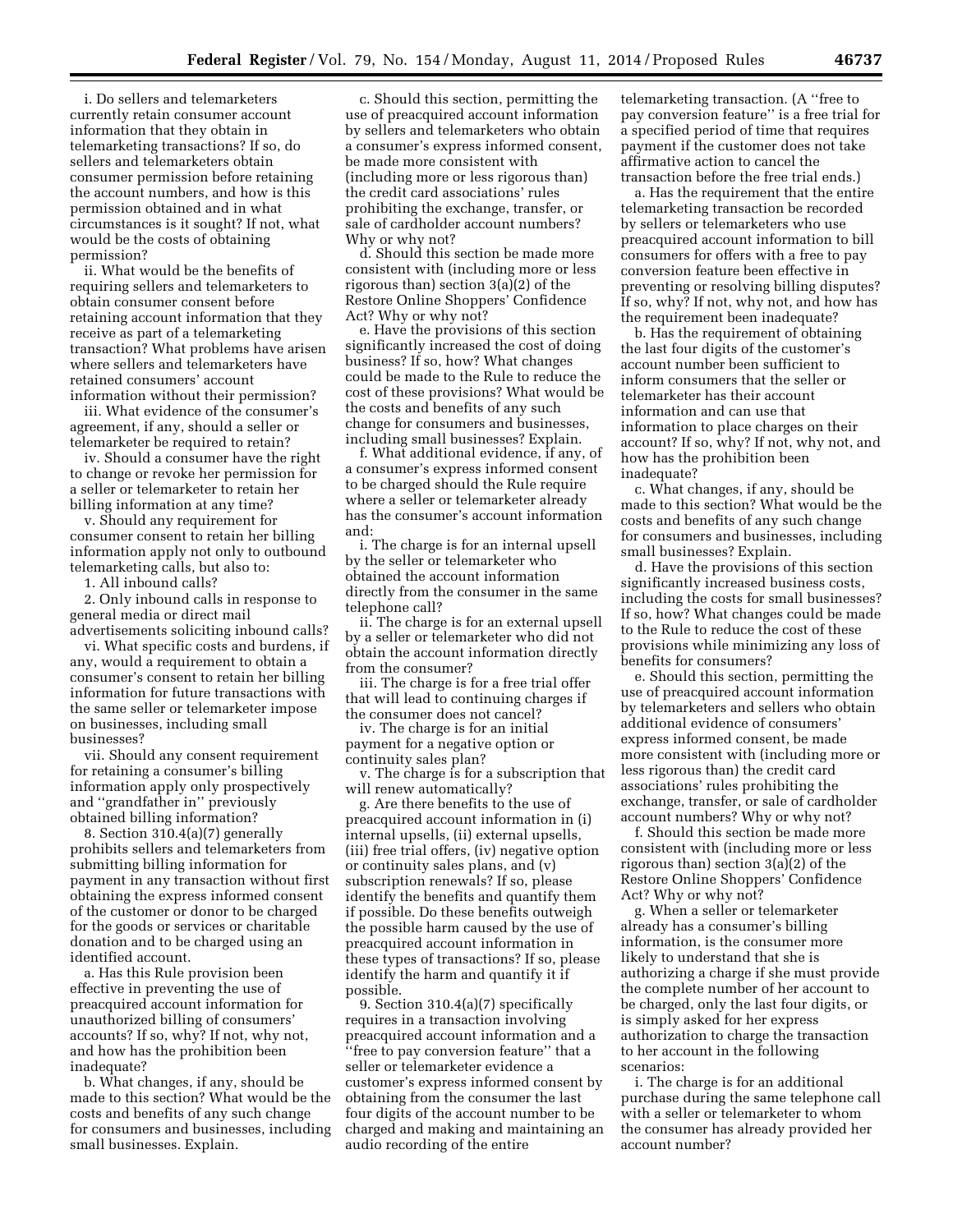ii. The charge is for a new purchase during a telephone call subsequent to a prior telemarketing call in which the consumer had agreed to be charged for a purchase by providing her billing information?

iii. The charge is for an external upsell purchase from a sales agent different from the sales agent to whom, during the same telephone call, the consumer previously provided her billing information for an initial purchase?

To what extent, if any, do the answers depend on whether the consumer has previously given her account information to the seller or telemarketer and agreed to allow the seller or telemarketer to retain that information for use in future transactions?

h. Should the Commission consider a prohibition on any use of preacquired account information in external upsells? If so, why? If not, why not, and what costs and burdens would such a requirement impose on businesses, including small businesses, and on consumers?

i. Is any harm caused by the use of preacquired account information in external upsells outweighed by countervailing benefits to consumers or competition? If so, please identify the harm and the countervailing benefits, and quantify the benefits if possible.

j. Should the Commission consider applying the requirements of this provision to transactions involving preacquired account information and offers with negative option features?

10. Have the existing recordkeeping provisions imposed costs and burdens on sellers and telemarketers? On the ability of law enforcement authorities to take action against sellers and telemarketers that violate Rule requirements? What changes, if any, should be made to the recordkeeping provisions? What are the costs and benefits of any such change for consumers and businesses, including small businesses? Explain.

11. Should the recordkeeping provisions be expanded to include a requirement that sellers and/or telemarketers retain records of the telemarketing calls they have placed? What specific costs and burdens would such a requirement impose on businesses, including small businesses? What costs and burdens does the lack of such a requirement impose on law enforcement and on consumers? Are there alternatives to such a requirement that would reduce law enforcement costs and burdens while minimizing the costs and burdens on businesses?

# Exemptions

12. Section 310.6 lists acts or practices that are exempt from the Rule, including pay-per-call-services and the sale of franchises and business opportunities already subject to Commission rules.

a. Have the exemptions been effective at minimizing the burden on businesses, including small businesses, while affording consumers sufficient protections under the Rule? If so, why? If not, why not, and how should this section be changed?

b. How should sales to home-based businesses be treated under the Rule? Should sales to home-based businesses be considered business-to-business sales? If so, how are telemarketers able to differentiate between a residential telephone number and a home-basedbusiness telephone number? If not, why not?

c. Is the exemption for ''general media'' advertising still appropriate? If not, why not, and how should this exemption be changed?

d. Should the Rule require that consumers who place inbound calls to a seller or telemarketer in response to a general media advertisement for a negative option product or service receive the same disclosures required by section 310.3(a)(1)(vii) for outbound telemarketing calls ? Why or why not?

e. Should telemarketers and sellers who receive inbound calls from consumers in response to a general media advertisement be subject to the same prohibition against misrepresenting any material aspect of a negative option feature as provided in section 310.3(a)(2)(ix) for outbound telemarketing calls? Why or why not?

f. Are there additional business-tobusiness products or services that should not be exempted from the TSR (*e.g.,* Web site creation or other Internetrelated services, business directories or other advertising services)? Explain.

g. Are there additional exemptions that would be appropriate? Explain.

# *C. Questions on the Past and Future of the Telemarketing Industry*

The Commission also is seeking comment on the telemarketing industry generally to develop an understanding of the history of telemarketing over the past ten years, as well as factors currently shaping and likely to continue to shape the industry. Without limiting the scope of issues on which public comment may be submitted, the Commission is particularly interested in receiving comments on the questions that follow.

#### Industry Background

13. What is the dollar volume of goods and services that are sold through telemarketing today? Through outbound telemarketing? Through inbound telemarketing? How many people are employed in outbound telemarketing? In inbound telemarketing?

14. How have these figures changed since 2003?

15. How many U.S. firms sell their products domestically, either in whole or in part, through telemarketing? How many sell via outbound telemarketing? How many only receive calls placed by consumers? How have these numbers changed since 2003?

16. How many of these firms engage in telemarketing on their own behalf? How many employ others to engage in telemarketing for them? How have these numbers changed since 2003?

17. How many U.S. entities sell their products, either in whole or in part, internationally through telemarketing?

18. How many foreign entities sell their products, either in whole or in part, in the U.S. through telemarketing?

19. How has the market for selling goods or services internationally by telemarketing changed, if at all, over the past ten years?

20. How many outbound calls are made each year? How many inbound calls are received each year? How have these numbers changed over the past ten years?

21. In addition to sellers and telemarketers, as defined by the TSR, what other third-parties currently serve the industry? How have these parties changed over the past ten years?

22. How do the costs and benefits of selling through telemarketing—either through outbound calls or inbound calls—compare to the costs and benefits of other methods of marketing, e.g., selling online or in a ''brick-and mortar'' face-to-face setting?

23. What percentage of small businesses use telemarketing to make sales? What percentage of businesses providing telemarketing services are small businesses?

# Technology

24. What technological innovations have been implemented by telemarketers over the past ten years, and what impact have these innovations had on:

a. The growth of the telemarketing industry?

b. The number of consumers a telemarketer can contact in a given time period?

c. The manner in which list brokers and others develop call lists?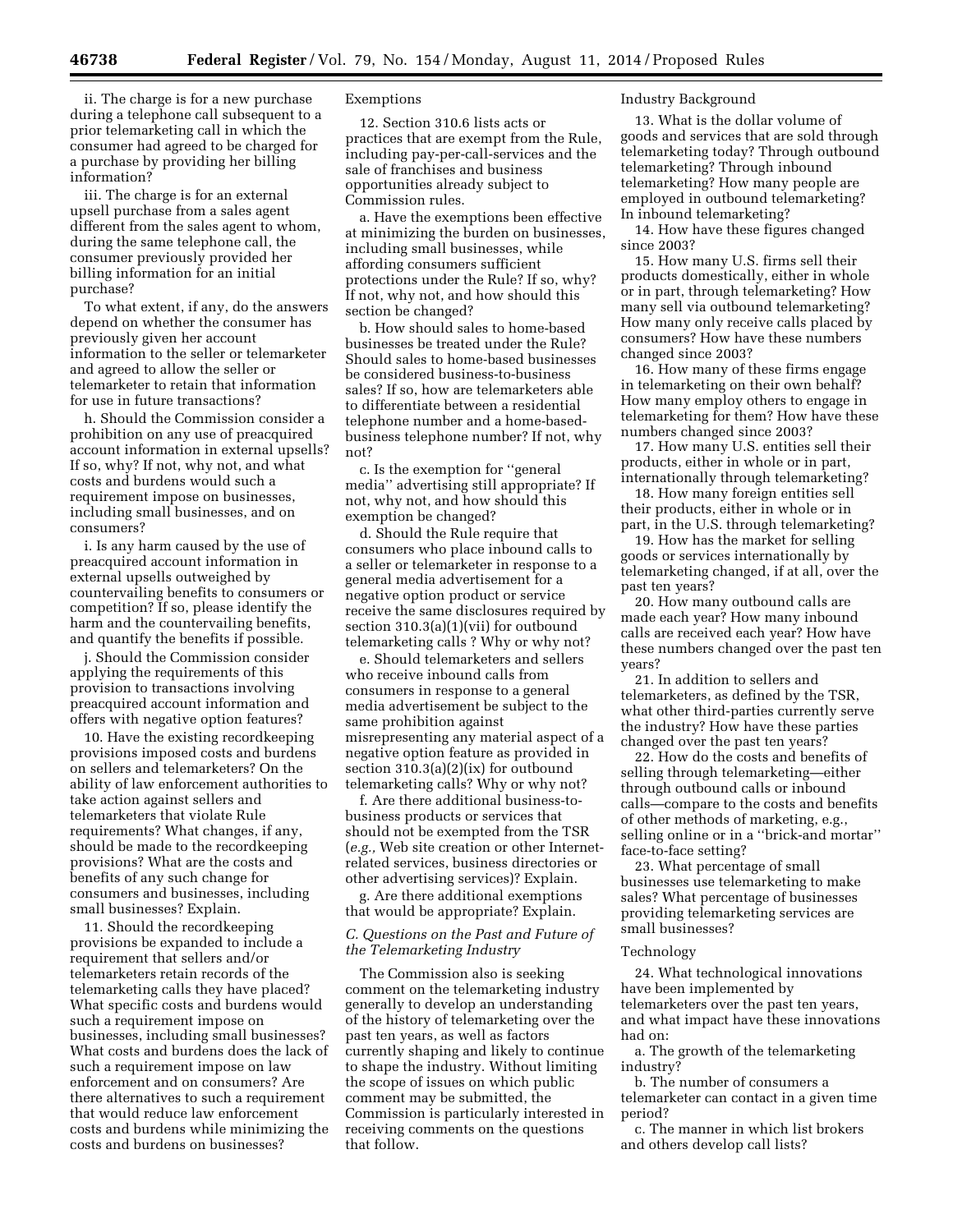d. The costs of selling through telemarketing?

e. The response and general attitude of consumers toward the industry?

25. What impact have these technological innovations had on consumers? How have consumers benefitted? How have they been harmed? Explain.

26. How have the following technological developments impacted telemarketing? How have they impacted consumers?

a. The use of computer databases of consumer information?

b. Predictive dialers?

c. The integration of telephone and computer technology to permit, e.g., broadcasting of prerecorded calls?

d. The availability of VoIP?

27. What technology is available to consumers to screen or deflect unwanted calls from telemarketers (e.g., answering machines, Caller ID, anonymous call rejection, privacy managers, call filtering systems)? Are interception technologies available and affordable? What impact are such innovations having on telemarketing or telemarketers? How will these technologies that intercept calls shape the future of telemarketing? What consumer habits or concerns (such as the concern about security if an unanswered call may make it appear that the house is empty) may reduce the willingness of consumers to rely on this technology?

28. How has the growth of the Internet as a marketing medium affected traditional telemarketing? What trends are likely over the next five to ten years?

#### Self-Regulatory Efforts

29. What steps, if any, have industry associations taken to self-regulate? What perceived problems have these steps sought to address? How effective have industry efforts at self-regulation been? Explain.

30. Are industry-sponsored ethical codes effective? How many companies engaged in telemarketing belong to industry associations sponsoring selfregulatory efforts, as compared to the total number of companies engaged in telemarketing? Is compliance with these codes measurable? If so, what do these measurements show?

31. Has the industry undertaken efforts to educate members and/or the public about telemarketing fraud? Describe any such efforts and discuss how effective they have been.

#### Government Regulation

32. Excluding the TSR, what steps, if any, have federal, state, and local governments taken to regulate

telemarketing? What perceived problems have these steps sought to address? How effective have these regulatory efforts been? Explain.

33. What efforts have federal, state, and local governments taken to educate industry and/or the public about telemarketing fraud? Describe any such efforts and discuss how effective they have been. What problems have been encountered?

#### Consumer Issues

34. What are consumer perceptions of telemarketing today? How have they changed over the past ten years?

35. How much money do consumers lose as a result of telemarketing fraud each year? Has the amount of telemarketing fraud increased or decreased over the past ten years? How much has it changed?

36. Are consumers more aware of telemarketing fraud than in the past? Are consumers less susceptible to telemarketing fraud now than ten years ago? What are the most effective ways to educate the public about fraudulent telemarketing practices?

37. Are there particular groups of consumers that are especially susceptible to telemarketing fraud and has this changed over the past ten years?

38. How can consumers be given greater control over contacts by telemarketers? How are they exercising control now and how has that evolved?

You can file a comment online or on paper. For the Commission to consider your comment, we must receive it on or before October 14, 2014. Write ''Telemarketing Sales Rule Regulatory Review, 16 CFR Part 310, Project No. R411001,'' on your comment. Your comment, including your name and your state, will be placed on the public record of this proceeding, including, to the extent practicable, on the public Commission Web site, at *[http://](http://www.ftc.gov/os/publiccomments.shtm) [www.ftc.gov/os/publiccomments.shtm.](http://www.ftc.gov/os/publiccomments.shtm)*  As a matter of discretion, the Commission tries to remove individuals' home contact information from comments before placing them on the Commission Web site.

Because your comment will be made public, you are solely responsible for making sure that your comment does not include any sensitive personal information, such as anyone's Social Security number, date of birth, driver's license number or other state identification number or foreign country equivalent, passport number, financial account number, or credit or debit card number. You are also solely responsible for making sure that your comment does not include any sensitive health information, such as medical records or

other individually identifiable health information. In addition, do not include any ''[t]rade secret or any commercial or financial information which is . . . privileged or confidential,'' as discussed in section 6(f) of the FTC Act, 15 U.S.C. 46(f), and FTC Rule 4.10(a)(2), 16 CFR 4.10(a)(2). In particular, do not include competitively sensitive information such as costs, sales statistics, inventories, formulas, patterns, devices, manufacturing processes, or customer names.

If you want the Commission to give your comment confidential treatment, you must file it in paper form, with a request for confidential treatment, and you have to follow the procedure explained in FTC Rule 4.9(c), 16 CFR  $4.9(c)$ .<sup>50</sup> Your comment will be kept confidential only if the FTC General Counsel, in his or her sole discretion, grants your request in accordance with the law and the public interest.

Postal mail addressed to the Commission is subject to delay due to heightened security screening. As a result, we encourage you to submit your comments online. To make sure that the Commission considers your online comment, you must file it at: *[https://](https://ftcpublic.commentworks.com/ftc/telemarketingsalesnprm) [ftcpublic.commentworks.com/ftc/](https://ftcpublic.commentworks.com/ftc/telemarketingsalesnprm) [telemarketingsalesnprm](https://ftcpublic.commentworks.com/ftc/telemarketingsalesnprm)* by following the instructions on the web-based form. If this Notice appears at *[http://](http://www.regulations.gov/#!home) [www.regulations.gov/#!home,](http://www.regulations.gov/#!home)* you also may file a comment through that Web site.

If you file your comment on paper, write ''Telemarketing Sales Rule Regulatory Review, 16 CFR Part 310, Project No. R411001'' on your comment and on the envelope, and mail your comment to: Federal Trade Commission, Office of the Secretary, 600 Pennsylvania Avenue NW., Suite CC– 5610 (Annex B), Washington, DC 20580, or deliver your comment to: Federal Trade Commission, Office of the Secretary, Constitution Center, 400 7th Street SW., 5th Floor, Suite 5610 (Annex B), Washington, DC 20024. If possible, submit your paper comment to the Commission by courier or overnight service.

Visit the Commission Web site at *<http://www.ftc.gov>*to read this NPRM and the news release describing it. The FTC Act and other laws that the Commission administers permit the collection of public comments to consider and use in this proceeding as appropriate. The Commission will

<sup>50</sup> In particular, the written request for confidential treatment that accompanies the comment must include the factual and legal basis for the request, and must identify the specific portions of the comment to be withheld from the public record. See FTC Rule 4.9(c), 16 CFR 4.9(c).